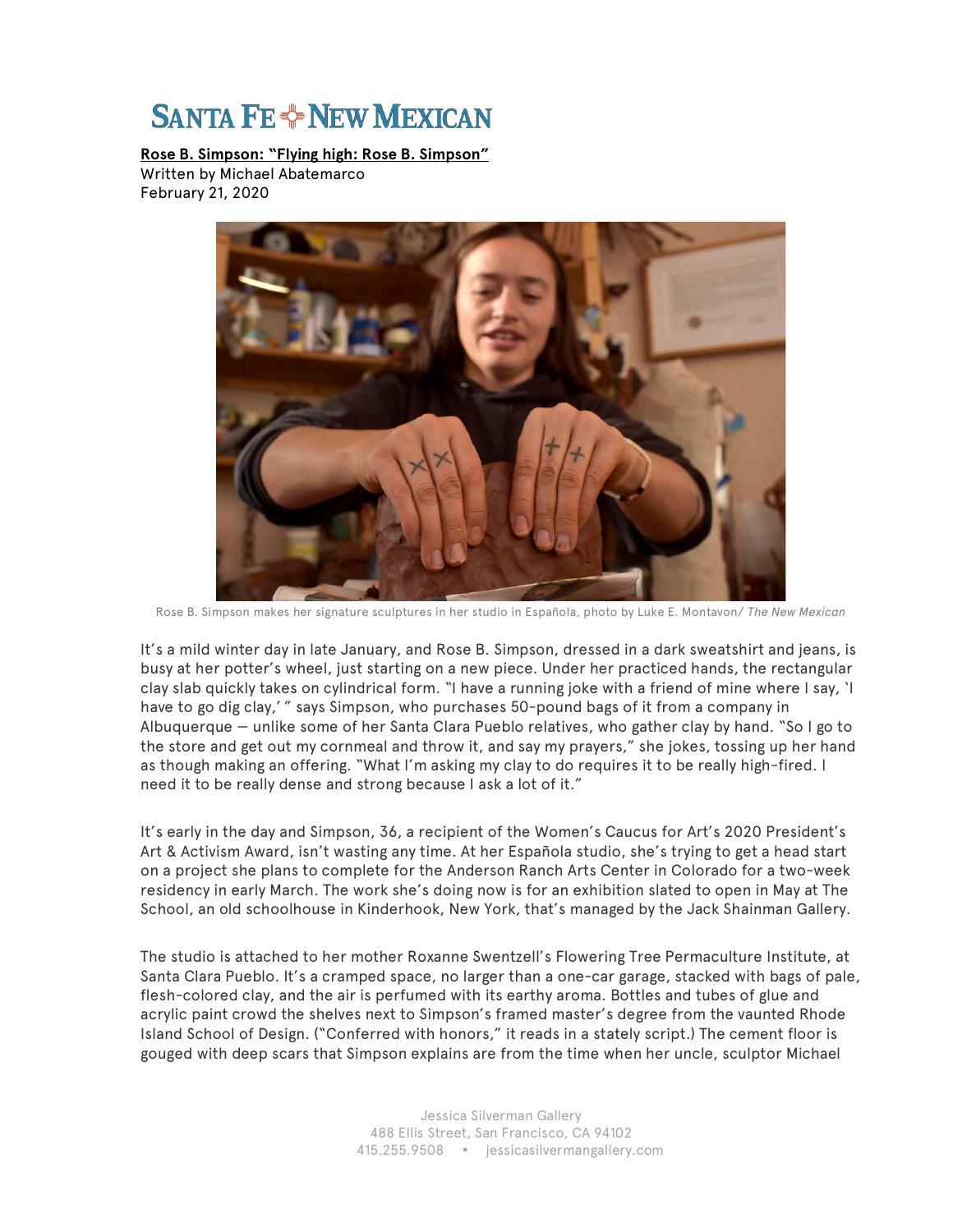Naranjo, used the studio. "He was using an angle grinder on his stonework in here," she says. "And he's blind."

In one corner rests an old squat kiln, about waist high, with room enough for clay pieces no larger than 26 inches. That's pretty astounding, considering that much of Simpson's work is life-sized or larger. "You made everything with this kiln?" asked an incredulous Helen Molesworth, the curator of the New York show, when she saw it. Molesworth, who also served as curator-in-residence at the Anderson Ranch in 2019, convinced Simpson to apply for the residency to take advantage of the art center's large, walk-in kilns.

## **The Wheelwright retrospective and beyond**

Simpson, who's been represented by Chiaroscuro Contemporary Art in Santa Fe for most of her professional life, had her first mid-career retrospective at the Wheelwright Museum of the American Indian in November 2018. Were it not for the birth of her daughter, Nugget, the exhibit would have opened a few years earlier, cementing Simpson's place as the youngest artist to ever have a solo show at the museum. "I lost my youngest position to T.C. Cannon," she says about the influential Kiowa art star whose life was cut short by a tragic car accident at the age of 31.

The Wheelwright show was the beginning of a new phase for Simpson that led to greater national interest in her work. "It's changed my life," she says. "I'm now represented by a gallery in San Francisco, the Jessica Silverman Gallery. It's just nuts who I've been talking to and connecting with."

If not for the Wheelwright show, it isn't likely that she would have been selected for the exhibition at The School — or for the Anderson Ranch residency, for that matter. But Molesworth saw the show on a visit to Santa Fe with her wife, Susan Dackerman of Stanford University's Cantor Arts Center, and took notice. "She was like, 'We thought we were in dreamy Santa Fe and your work was just good in context, but let's let the Santa Fe wash off and then we'll revisit the photos we took.' When they sat down and looked at the photos, they were like, 'No, it wasn't just Santa Fe. She's good.' "

Simpson's ceramics often betray the hand of the artist, whether she's creating busts, full-sized figures of Native warriors, dolls, installations, or works in her *Ancestor Masks* series. She doesn't try to disguise the fact that the pieces are clay; they're usually dimpled with the impressions of the busy fingers that molded them. Her warrior figures, some of which were shown at the Wheelwright in her 2018-2019 solo exhibition *LIT*, are free from specific tribal associations, offering imaginative interpretations of what a warrior could be. Some of them are based, she says, on her idea of what tribes living in a post-apocalyptic future might look like. They're mixed media works, painted with tribal designs of her own invention, and adorned with beads and jewelry made from metal and stone.

Many of her clay figures are female, but even so, the faces are anonymous, although they often bear a slight resemblance to her own rounded features, with tranquil, knowing eyes.

## **Dreams of speed and flight**

With the award from the Women's Caucus and a flurry of other exhibitions in the pipeline (including an upcoming fall show at the Nevada Museum of Art in Reno), it's hard to imagine that Simpson ever wanted to be something other than an artist. She was born into one of the most prominent families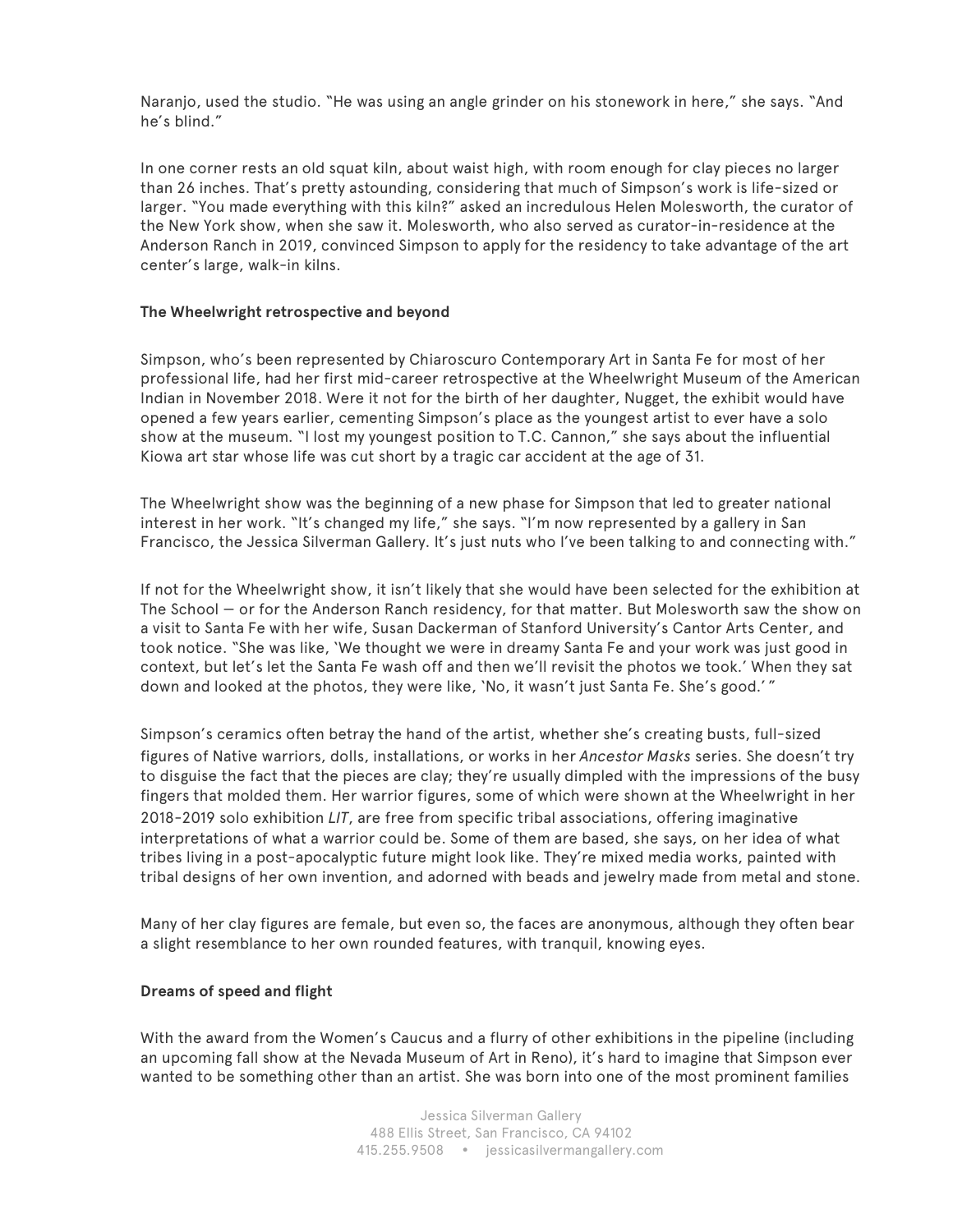of Native artists in the country. In addition to her mother and her uncle Michael, other members of the family include ceramic artists Jody Folwell and Nora Naranjo Morse.

But when she was in high school, Simpson had other ambitions. "I really wanted to go into the Air Force. I used to make those plastic models of bomber planes and hang them from my ceiling. I wanted to fly so bad."

She took the Armed Services Vocational Aptitude Battery test (ASVAB) and got high scores. Soon after, various branches of the armed services started calling. "My mom kept hanging up on them. She sat me down and was like, 'You want to kill people?' and I was like, 'I just want to fly their airplanes, man.' "

Simpson hasn't yet satiated that desire. She talks — sheepishly at first, then animatedly — of possibly taking advantage of a Whirly-Girls International flight training scholarship to learn how to pilot a helicopter. "You can do search and rescue and there's a lot of side jobs you could do." She even considered building one of her own, and having the tribe sponsor the project. "I could give the governor rides up the canyon," she says, laughing. "I don't know."

If you know Simpson, you wouldn't have any doubt that she could pull it off. In a room adjoining her studio is a photo of artist Jeff Brock's souped-up 1952 Buick Super Riviera, Bombshell Betty, which broke several land-speed records at Utah's Bonneville Speedway. Simpson practically seethes, recalling her obsession with Brock and how she wanted to break his record and become "the world's fastest Indian." Adjacent to her studio is the auto body shop where she works on her own custom cars. But Maria, her signature 1985 Chevrolet El Camino, isn't there. The car, which she named after Native American potter Maria Martinez, sports black-on-black Pueblo designs in the style of San Ildefonso's sought-after pottery. It's currently on national tour, part of a traveling show called *Hearts of Our People: Native Women Artists*.

## **Art as an act of healing the past**

Simpson approaches the designs for her custom cars as she does all her art, with reverence and respect for her ancestry and empathy for the larger indigenous community. In part, that attitude is why she was selected for recognition by the Women's Caucus for Art.

"I've known about Rose for some time but had never really seen her work in quantity," says WCA president Margo Hobbs, who was impressed by what she saw at the Wheelwright. "It just blew me away. After, I was thinking that I should give her the President's Award because everything she's doing is right in line with what the Women's Caucus, as an organization, supports."

The award is specifically for a mid-career artist who embodies the organization's mission, which, Hobbs says, is to create community through art, art education, and social activism. "It's not just Rose's work, which is so profoundly expressive, but the work she does with her community, with atrisk youth, and the various environmental organizations she's involved with."

For her May exhibition at The School, Simpson saw an opportunity to make a positive statement about a dark period in American history. The sculpture she's working on depicts three youthful figures, standing back to back. At this early stage, they're androgynous figures, and may remain so.